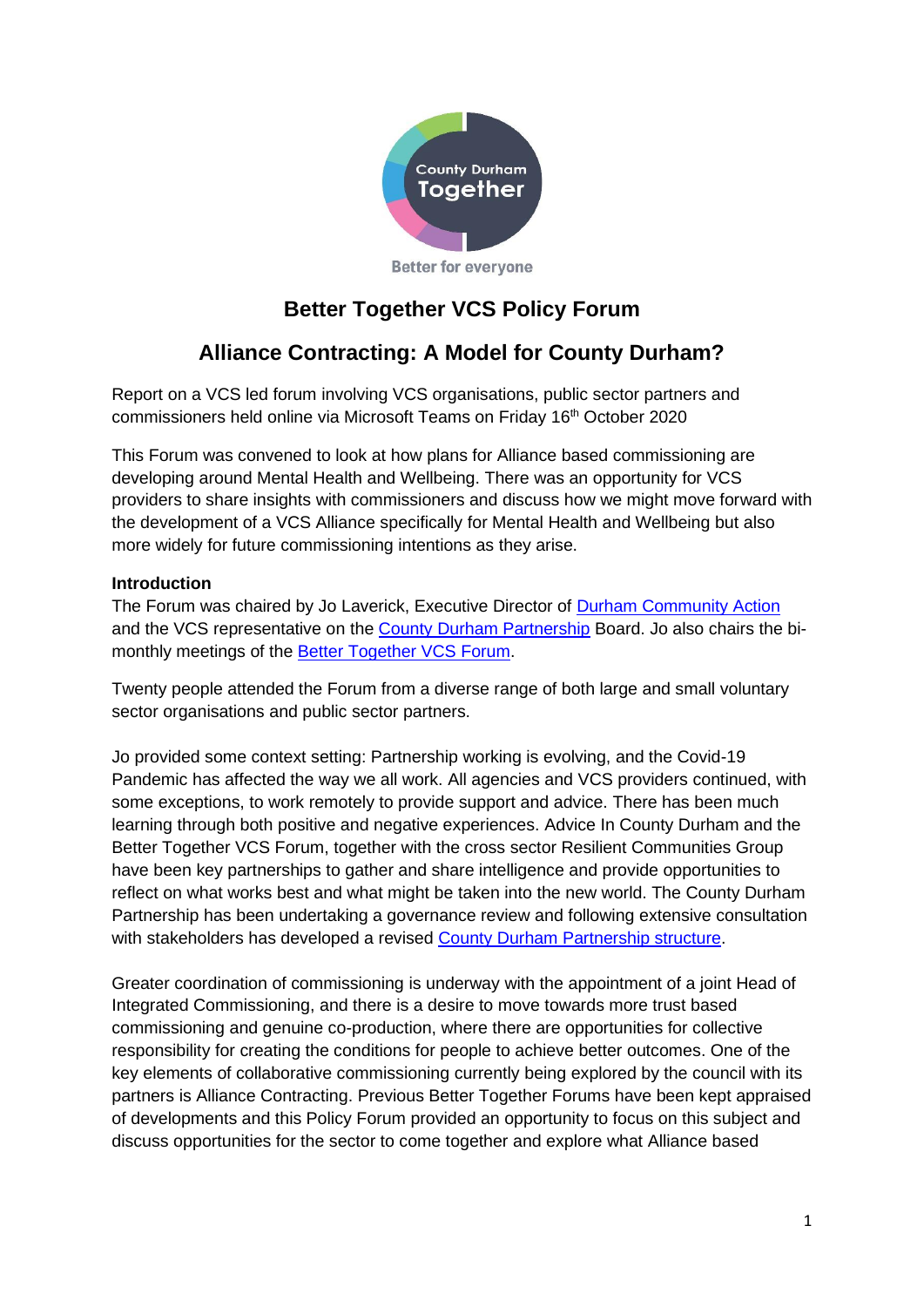working could mean for the VCS and what options may be available for us to organise in a more structured way to collaborate and shape services and commissioning in the future.

# **Alliance Contracting: Where are we now?** [link to presentation](https://www.durhamcommunityaction.org.uk/public/dca/www/uploads/files/Alliance%20Contracting%20VCS%20Policy%20Forum%20%20161020.pptx) **Tricia Reed, Strategic Commissioning Manager, Durham County Council**

The presentation provided an overview of the reasons the council is moving to form a Mental Health and Wellbeing Alliance; what the Alliance will coordinate and manage; the [community](https://www.durhamcommunityaction.org.uk/public/dca/www/uploads/files/Community%20Based%20Mental%20Health%20Prevention%20Outcomes.docx)  [based mental health prevention outcomes](https://www.durhamcommunityaction.org.uk/public/dca/www/uploads/files/Community%20Based%20Mental%20Health%20Prevention%20Outcomes.docx) which have been proposed through consultation; the scope of the contract; and how the procurement will be carried out. There was an explanation that an Alliance is a way of working based on relationships, trust, and shared purpose, all guided by a set of agreed Alliance principles.

Tricia has provided a summary of the [Mental Health and Wellbeing Alliance Q&A's](https://www.durhamcommunityaction.org.uk/public/dca/www/uploads/files/Mental%20Health%20and%20Wellbeing%20Alliance%20Q&A%20-%20October%202020.docx.pdf) from Workshop Sessions held 2nd and 9th October 2020 together with a list of the [current](https://www.durhamcommunityaction.org.uk/public/dca/www/uploads/files/Current%20Contracts%20In%20Scope.docx)  [contracts in scope](https://www.durhamcommunityaction.org.uk/public/dca/www/uploads/files/Current%20Contracts%20In%20Scope.docx)

The process is being supported by Linda Hutchinson, an independent consultant from Ih [alliances,](http://lhalliances.org.uk/) who can be contacted via email: [info@lhalliances.org.uk](mailto:info@lhalliances.org.uk)

For further questions on the process contact the project manager, Amanda Russell, via email: [amanda.russell@durham.gov.uk](mailto:amanda.russell@durham.gov.uk)

A document [Alliance Commissioning and Coproduction in Mental Health](https://www.durhamcommunityaction.org.uk/public/dca/www/uploads/files/Alliance%20Commissioning%20and%20Coproduction%20in%20Mental%20Health%202019.pdf) written by the National Development Team for Inclusion, had been previously circulated.

# **Preparing the VCS for Alliance working**

Jo informed the Forum that DCA has a small resource which can potentially: a) Support an alliance of mental health care providers to contribute to the tendering process next year, and/or

b) Enable the VCS to meet and develop an alliance, and a governance structure which supports the alliance. This would be a generic alliance which would come together to inform all public sector commissioning in the future - a longer term model to be determined by consultation and collaboration across the sector.

The resource which DCA can bring will allow them to develop a brief for external consultants to work with VCS providers in development of an Alliance, and a model which works for the organisations involved.

Carol Gaskarth informed the Forum that there is also a resource available to support Alliance based working through the Resilient Communities Group.

Carol also updated the Forum about the work and reshaping of the Resilient Communities Group; the development of a Resilience Hub responding to the mental health impact of